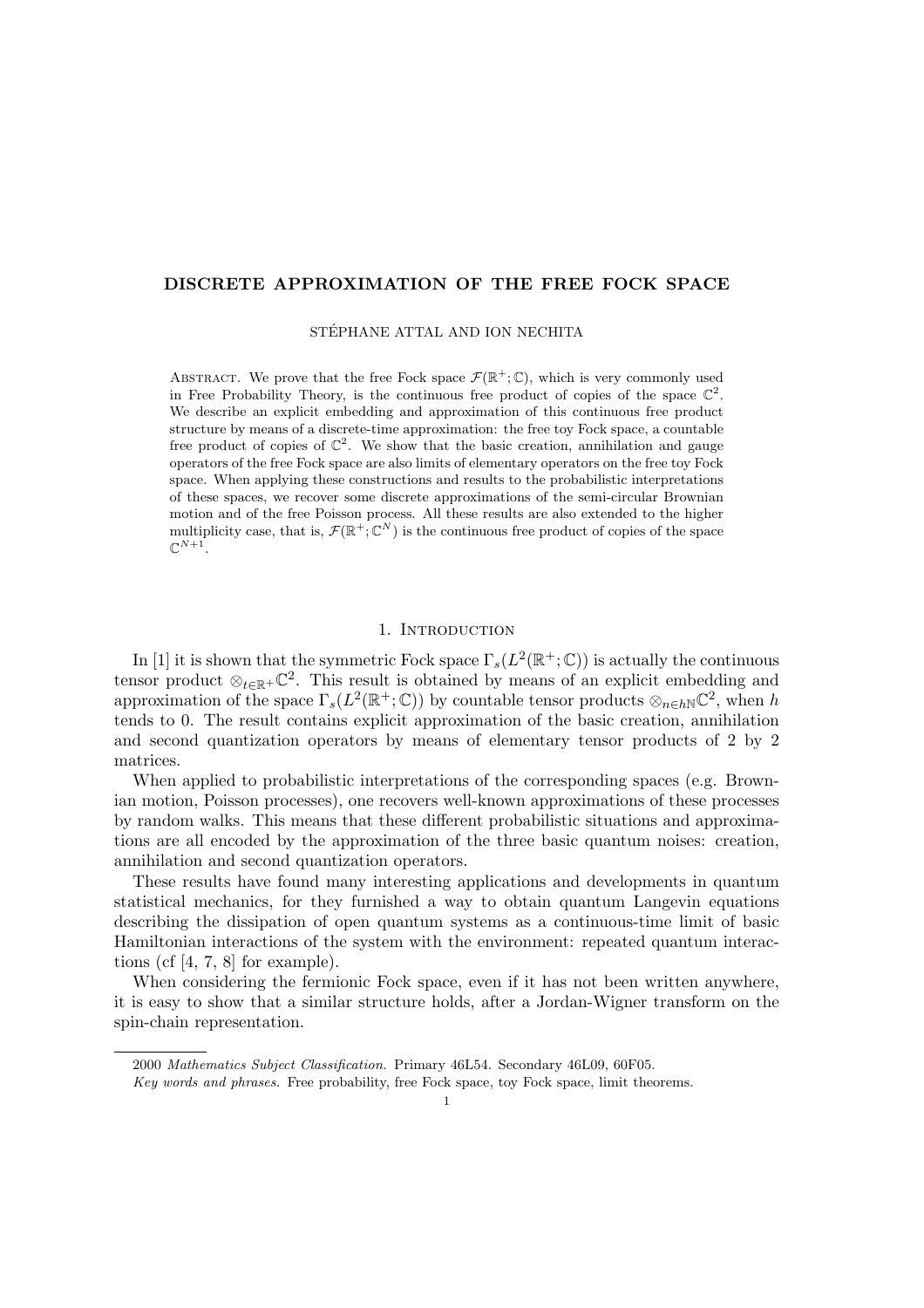It is thus natural to wonder if, in the case of the free Fock space, a similar structure, a similar approximation and similar probabilistic interpretations exist. Whereas the continuous tensor product structure of the bosonic Fock space exhibits natural tensor-independence structure, it is natural to think that the free Fock space will exhibit a similar property with respect to free independence, as defined in Free Probability Theory [12, 14].

A key element of our construction is the free product of Hilbert spaces. We needed to make explicit the constructions of countable free products, as a first step. We introduce the free toy Fock space, the smallest non-commutative probability space supporting a sequence of free Bernoulli random variables. Then, by an approximation method, we define the structure of continuous free products of Hilbert spaces. This structure appears to be exactly the natural one which describes the free Fock space and its basic operators.

### 2. Free probability and the free Fock space

Let us start by recalling the general framework of non commutative probability theory. A non commutative probability space is a couple  $(\mathcal{A}, \varphi)$ , where A is a complex ∗-algebra (in general non commutative) and  $\varphi$  is a faithful positive linear form such that  $\varphi(1) = 1$ . We shall call the elements of  $A$  non commutative random variables. The distribution of a family  $(x_i)_{i\in I}$  of self-adjoint random variables of A is the function which maps any noncommutative polynomial  $P \in \mathbb{C}\langle X_i | i \in I \rangle$  to its moment  $\varphi(P((x_i)_{i \in I}))$ . Thus, the map  $\varphi$ should be considered as the analogue of the expectation from classical probability theory. From this abstract framework, one can easily recover the setting of classical probability theory by considering a commutative algebra  $A$  (see [10, 12, 15]).

In order to have an interesting theory, one needs a notion of independence for non commutative probability spaces. However, classical (or tensor) independence is not adapted in this more general setting. *Free independence* was introduced by Voiculescu in the 1980's in order to tackle some problems in operator algebras, and has found many applications since, mainly in random matrix theory. Freeness provides rules for computing mixed moments of random variables when only the marginal distributions are known. More precisely, unital sub-algebras  $(\mathcal{A}_i)_{i\in I}$  of  $\mathcal A$  are called *free* (or *freely independent*) if  $\varphi(a_1 \cdots a_n) = 0$  for all  $n \in \mathbb{N}$  and  $a_i \in \mathcal{A}_{i(i)}$  whenever  $\varphi(a_i) = 0$  for all i and neighboring  $a_i$  do not come from the same sub-algebra:  $j(1) \neq j(2) \neq \cdots \neq j(n)$ . This definition allows one to compute mixed moments of elements coming from different algebras  $A_i$ , when only the distributions inside each algebra  $A_i$  are known. Note that freeness is a highly non commutative property: two free random variables commute if and only if they one is constant.

A remarkable setting in which freeness appears naturally is provided by creation and annihilation operators on the full Fock space. Let us now briefly describe this construction. Consider a complex Hilbert space  $\mathcal H$  and define

$$
\mathcal{F}(\mathcal{H})=\bigoplus_{n=0}^\infty\mathcal{H}^{\otimes n},
$$

where  $\mathcal{H}^{\otimes 0}$  is a one-dimensional Hilbert space we shall denote by  $\mathbb{C}\Omega$ .  $\Omega \in \mathcal{F}(\mathcal{H})$  is a distinguished norm one vector which is called the *vacuum vector* and it will play an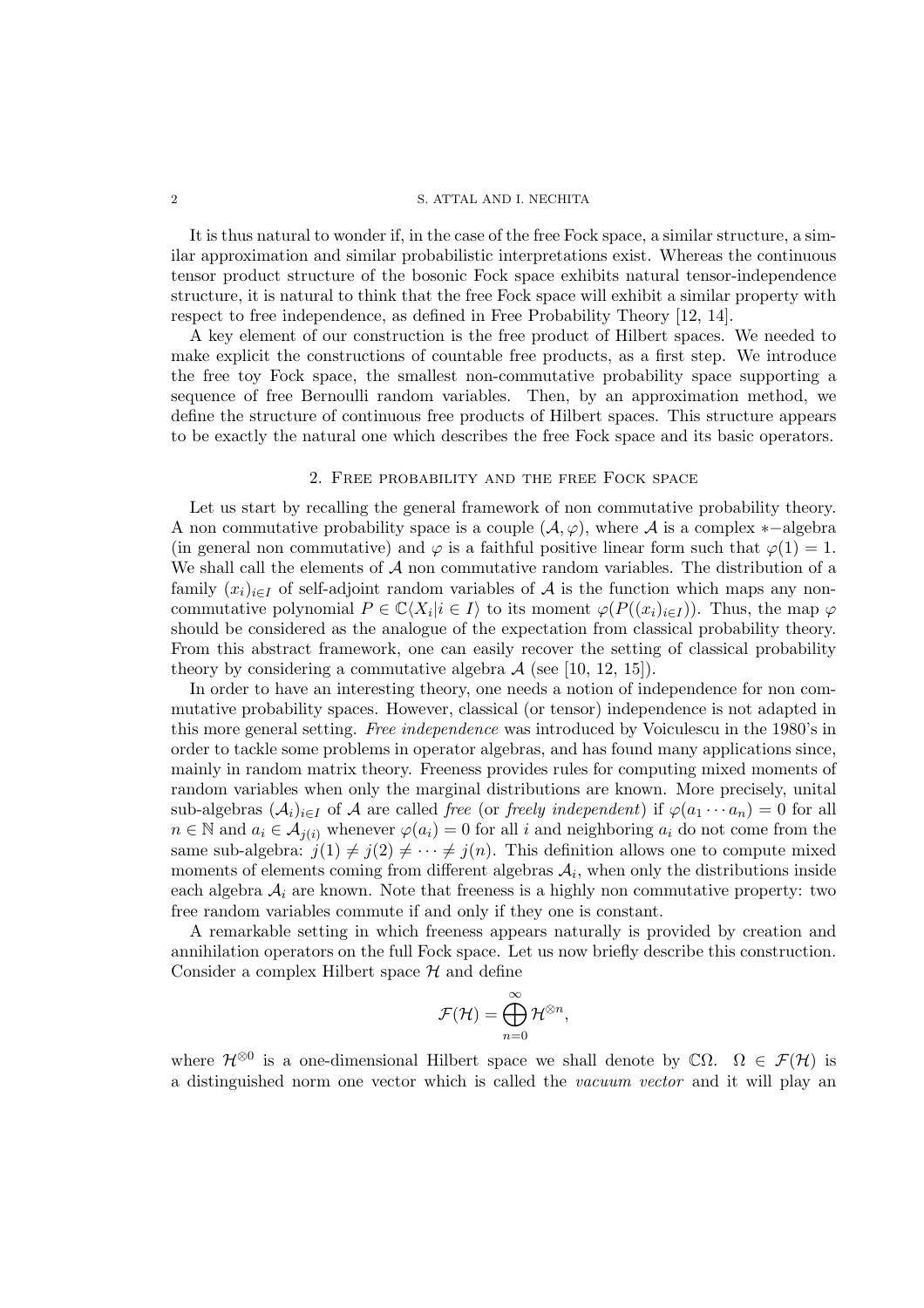important role in what follows. For each  $f \in \mathcal{H}$ , we define the left *creation* operator  $\ell(f)$ and the left *annihilation* operator  $\ell^*(f)$  by

$$
l(f)\Omega = f, \quad l(f)e_1 \otimes \cdots \otimes e_n = f \otimes e_1 \otimes \cdots \otimes e_n;
$$
  

$$
l^*(f)\Omega = 0, \quad l^*(f)e_1 \otimes \cdots \otimes e_n = \langle f, e_1 \rangle e_2 \otimes \cdots \otimes e_n.
$$

For every  $T \in \mathcal{B}(\mathcal{H})$ , the *gauge (or second quantization) operator*  $\Lambda(T) \in \mathcal{B}(\mathcal{F}(\mathcal{H}))$  is defined by

$$
\Lambda(T)\Omega = 0, \quad \Lambda(T)e_1 \otimes \cdots \otimes e_n = T(e_1) \otimes e_2 \otimes \cdots \otimes e_n.
$$

All these operators are bounded, with  $||l(f)|| = ||l^*(f)|| = ||f||$  and  $||\Lambda(T)|| = ||T||$ . On the space  $\mathcal{B}(\mathcal{F}(\mathcal{H}))$  of bounded operators on the full Fock space we consider the vector state given by the vacuum vector

$$
\tau(X) = \langle \Omega, X\Omega \rangle, \quad X \in \mathcal{B}(\mathcal{F}(\mathcal{H})).
$$

The usefulness of the preceding construction when dealing with freeness comes from the following result  $([12])$ .

Proposition 1. *Let* H *be a complex Hilbert space and consider the non commutative probability space*  $(\mathcal{B}(\mathcal{F}(\mathcal{H}))$ ,  $\tau)$ *. Let*  $\mathcal{H}_1, \ldots, \mathcal{H}_n$  *be a family of orthogonal subspaces of*  $\mathcal{H}$ *, and, for each* i*, let* A<sup>i</sup> *be the unital* ∗*-algebra generated by the set of operators*

$$
\{l(f)|f\in\mathcal{H}_i\}\cup\{\Lambda(T)|T\in\mathcal{B}(\mathcal{H}),T(\mathcal{H}_i)\subset\mathcal{H}_i\text{ and }T\text{ vanishes on }\mathcal{H}_i^{\perp}\}.
$$

*Then the algebras*  $A_1, \ldots, A_n$  *are free in*  $(\mathcal{B}(\mathcal{F}(\mathcal{H})) , \tau)$ *.* 

In the present note, we shall be concerned mostly with the case of  $\mathcal{H} = L^2(\mathbb{R}_+;\mathbb{C})$ , the complex Hilbert space of square integrable complex valued functions; in Section 8 we shall consider the more general case of  $L^2(\mathbb{R}_+;\mathbb{C}^N)$ . Until then, we put  $\Phi = \mathcal{F}(L^2(\mathbb{R}_+;\mathbb{C}))$ , and we call this space the *free (or full) Fock space*. An element  $f \in \Phi$  admits a decomposition  $f = f_0 \Omega + \sum_{n \geq 1} f_n$ , where  $f_0 \in \mathbb{C}$  and  $f_n \in L^2(\mathbb{R}^n_+)$ . In this particular case we shall denote the creation (resp. annihilation) operators by  $a^+$  (resp.  $a^-$ ):

$$
a^+(h)\Omega = h, \quad a^+(h)f_n = [(x_1, x_2, \dots, x_n, x_{n+1}) \mapsto h(x_1)f_n(x_2, \dots, x_{n+1})],
$$
  

$$
a^-(h)\Omega = 0, \quad a^-(h)f_n = [(x_2, \dots, x_n) \mapsto \int h(x)f_n(x, x_2 \dots, x_n)dx],
$$

where h is an arbitrary function of  $L^2(\mathbb{R}_+)$ . For a bounded function  $b \in L^{\infty}(\mathbb{R}_+)$ , let  $a^{\circ}(b)$ be the gauge operator associated to the operator of multiplication by b:

$$
a^{\circ}(b)\Omega = 0
$$
,  $a^{\circ}(b)f_n = [(x_1, x_2, ..., x_n) \mapsto b(x_1)f_n(x_1, ..., x_n)],$ 

and  $a^*(b)$  the scalar multiplication by  $\int b$ :

$$
a^{\times}(b)\Omega = \int b(x)dx \cdot \Omega, \quad a^{\times}(b)f_n = [(x_1, x_2, \ldots, x_n) \mapsto (\int b(x)dx) \cdot f_n(x_1, \ldots, x_n)].
$$

Finally, we note  $\mathbf{1}_t = \mathbf{1}_{[0,t)}$  the indicator function of the interval  $[0,t)$  and, for all  $t \in \mathbb{R}_+$ and  $\varepsilon \in \{+, -, \circ, \times\}$ , we put  $a_t^{\varepsilon} = a^{\varepsilon}(\mathbf{1}_{[0,t)})$ . Obviously,  $a_t^{\times} = t \cdot \text{Id}$ .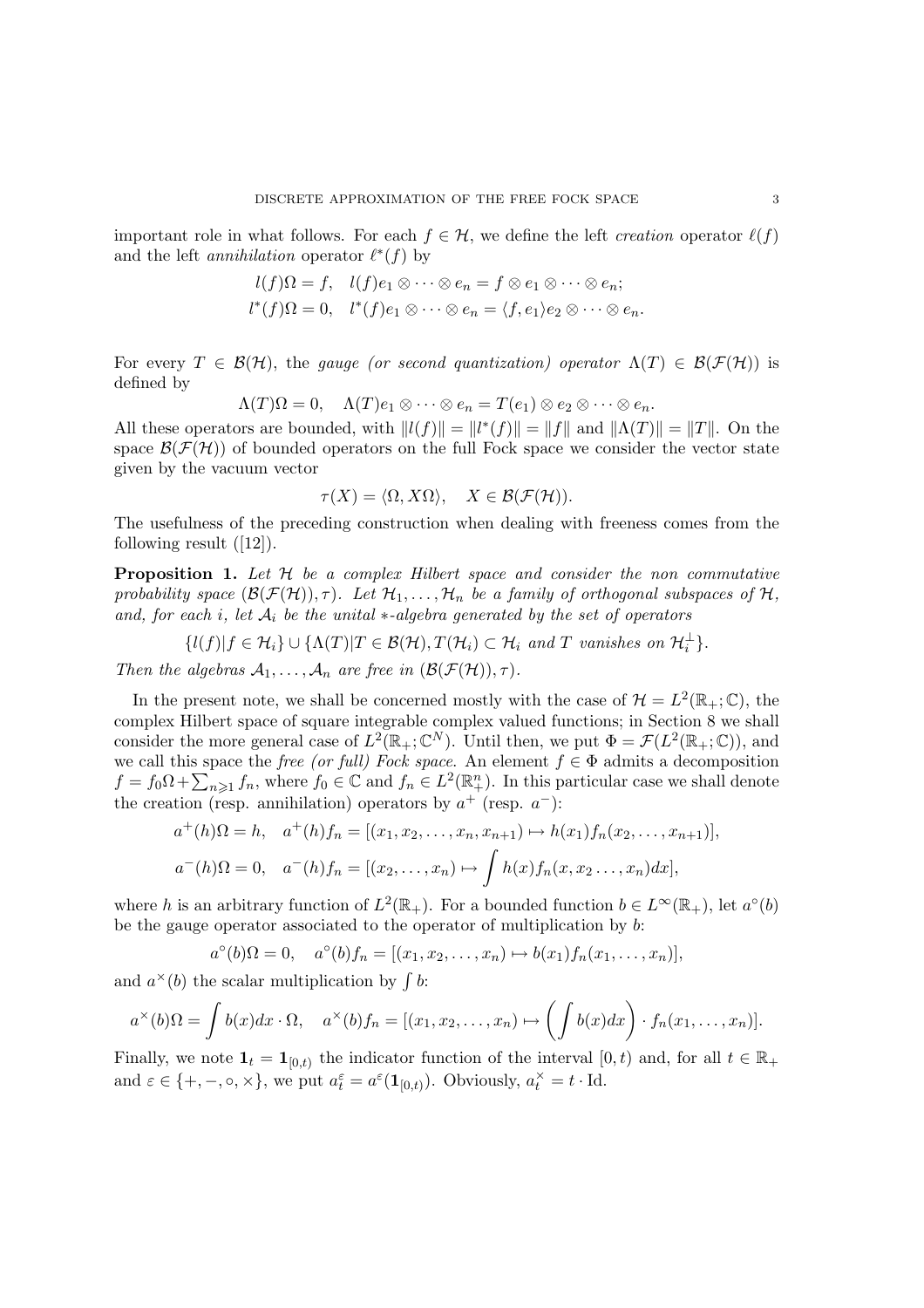### 3. The free product of Hilbert spaces

In the previous section we have seen that the algebras generated by creation, annihilation and gauge operators acting on orthogonal subspaces of a Hilbert space  $\mathcal H$  are free in the algebra of bounded operators acting on the full Fock space  $\mathcal{F}(\mathcal{H})$ . However, one would like, given a family of non commutative probability spaces, to construct a larger algebra which contains the initial algebras as sub-algebras which are freely independent. In classical probability (usual) independence is achieved by taking the tensor products of the original probability spaces. This is the reason why classical independence is sometimes called tensor independence. In the free probability theory, there is a corresponding construction called the *free product*. Let us recall briefly this construction (see [14, 15] for further details).

Consider a family  $(\mathcal{H}_i, \Omega_i)_{i \in I}$  where the  $\mathcal{H}_i$  are complex Hilbert spaces and  $\Omega_i$  is a distinguished norm one vector of  $\mathcal{H}_i$ . Let  $\mathcal{K}_i$  be the orthocomplement of  $\Omega_i$  in  $\mathcal{H}_i$  and define the free product

$$
(1) \qquad (\mathcal{H},\Omega)=\bigstar_{i\in I}(\mathcal{H}_i,\Omega_i):=\mathbb{C}\Omega\oplus\bigoplus_{n\geqslant 1}\bigoplus_{i_1\neq i_2\neq\cdots\neq i_n}\mathcal{K}_{i_1}\otimes\cdots\otimes\mathcal{K}_{i_n},
$$

where the direct sums are orthogonal and, as usual,  $\|\Omega\| = 1$ . As in [15], we proceed with the identification of the algebras of bounded operators  $\mathcal{B}(\mathcal{H}_i)$  inside  $\mathcal{B}(\mathcal{H})$ . To this end, we shall identify an operator  $T_i \in \mathcal{B}(\mathcal{H}_i)$ , with the operator  $\tilde{T}_i \in \mathcal{B}(\mathcal{H})$  which acts in the following way:

T˜ (2) <sup>i</sup>(Ω) = Ti(Ωi)

(3) 
$$
\tilde{T}_i(k_i \otimes k_{j_1} \otimes \cdots \otimes k_{j_n}) = T_i(k_i) \otimes k_{j_1} \otimes \cdots \otimes k_{j_n}
$$

(4) 
$$
\tilde{T}_i(k_{j_1} \otimes \cdots \otimes k_{j_n}) = T_i(\Omega_i) \otimes k_{j_1} \otimes \cdots \otimes k_{j_n}
$$

where  $j_1 \neq i$  and we identify an element of  $\mathcal{H}_i$  with the corresponding element of  $\mathcal{H}$ . The main interest of this construction is the following straightforward result.

**Proposition 2.** *The algebras*  $\{\mathcal{B}(\mathcal{H}_i)\}_{i\in I}$  *are free in*  $(\mathcal{B}(\mathcal{H}), \varphi)$ *.* 

*Proof.* Consider a sequence  $T_{i(1)}, \ldots, T_{i(n)}$  of elements of  $\mathcal{B}(\mathcal{H}_{i(1)}), \ldots, \mathcal{B}(\mathcal{H}_{i(n)})$  respectively such that  $i(1) \neq i(2) \neq \cdots \neq i(n)$  and  $\langle \Omega_{i(k)}, T_{i(k)} \Omega_{i(k)} \rangle = 0$  for all k. By the definition of freeness, it suffices to show that  $\langle \Omega, \tilde{T}_{i(1)} \cdots \tilde{T}_{i(n)} \Omega \rangle = 0$ . Using the previously described embedding, we get  $\tilde{T}_{i(n)}\Omega = T_{i(n)}\Omega_{i(n)}$ . Since  $i(n-1) \neq i(n)$  and  $\tilde{T}_{i(n)}\Omega \notin \mathbb{C}\Omega$ , it follows that  $\tilde{T}_{i(n-1)}\tilde{T}_{i(n)}\Omega = [T_{i(n-1)}\Omega_{i(n-1)}] \otimes [T_{i(n)}\Omega_{i(n)}].$  Continuing this way, it is easy to see that  $\tilde{T}_{i(1)} \cdots \tilde{T}_{i(n)} \Omega = [T_{i(1)} \Omega_{i(1)}] \otimes \cdots \otimes [T_{i(n)} \Omega_{i(n)}],$  and the conclusion follows.

We look now at the free Fock space of a direct sum of Hilbert spaces. In the symmetric case (see [1]), it is known that one has to take the tensor product of the symmetric Fock spaces in order to obtain the Fock space of the sum. The free setting admits an analogous *exponential property*, where instead of the tensor product one has to use the free product introduced earlier.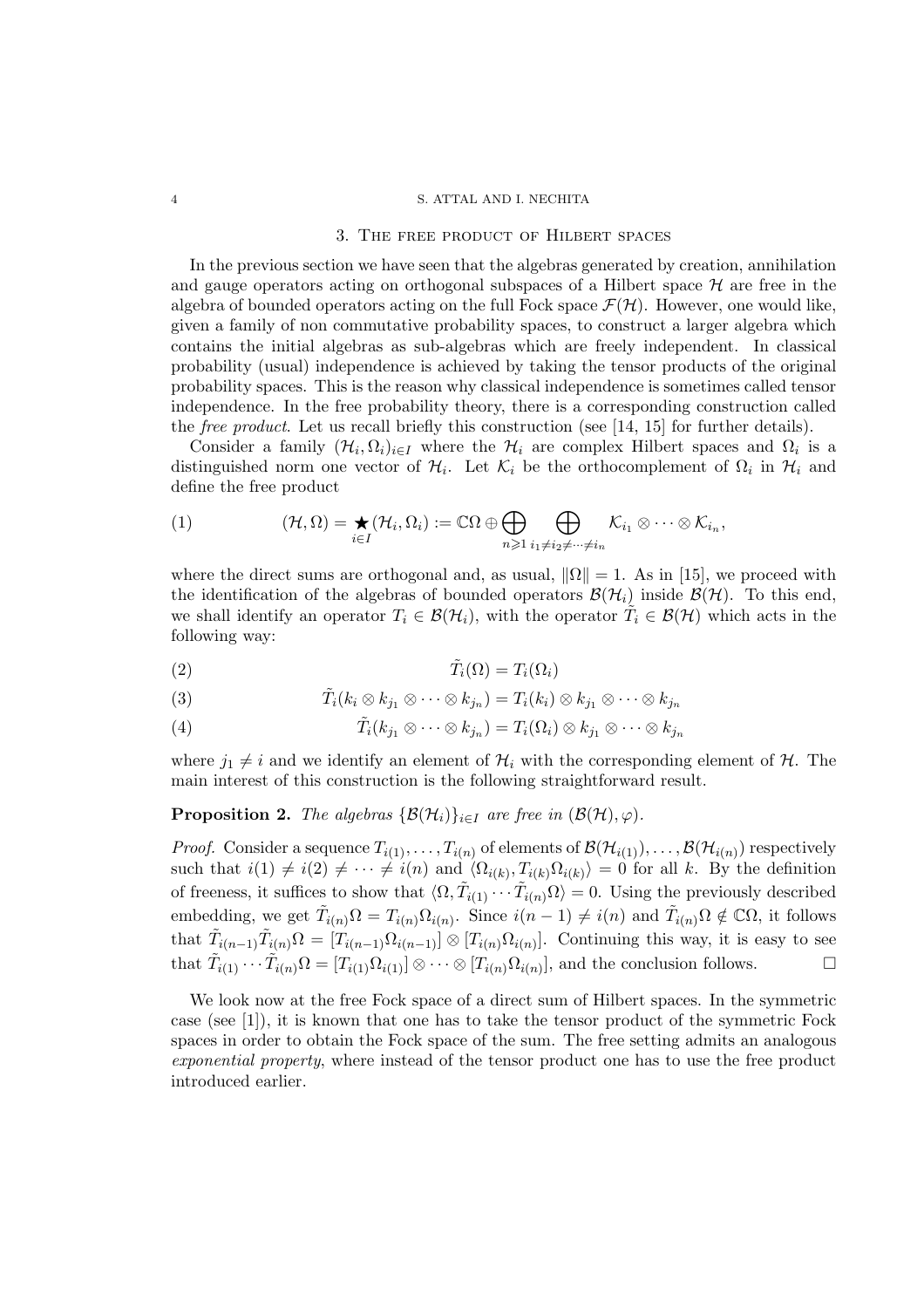**Lemma 1.** *Consider a family of orthogonal Hilbert spaces*  $(\mathcal{H}_i)_{i \in I}$ *. Then* 

(5) 
$$
\mathcal{F}(\oplus_{i\in I}\mathcal{H}_i)=\bigstar_{i\in I}\mathcal{F}(\mathcal{H}_i).
$$

*Proof.* Fix for each  $\mathcal{H}_i$  an orthonormal basis  $(X^j(i))_{j\in B(i)}$ . Then, an orthonormal basis of  $\mathcal{F}(\oplus\mathcal{H}_i)$  is given by  $\{\Omega\}\cup\{X^{j_1}(i_1)\otimes\cdots\otimes X^{j_n}(i_n)\}\)$ , where  $n\geqslant 1$ ,  $i_k\in I$  and  $j_k\in B(i_k)$ for all  $1 \leq k \leq n$ . One obtains a Hilbert space basis of  $\bigstar\mathcal{F}(\mathcal{H}_i)$  by grouping adjacent elements of  $X^{j_1}(i_1) \otimes \cdots \otimes X^{j_n}(i_n)$  with the same *i*-index (i.e. belonging to the same  $\mathcal{H}_i$ ).<br>Details are left to the reader. Details are left to the reader.

## 4. The free toy Fock space

In this section we introduce the *free toy Fock space*, the main object of interest in our paper. From a probabilistic point of view, it is the "smallest" non commutative probability space supporting a free identically distributed countable family of Bernoulli random variables (see Section 7).

The free toy Fock space is a countable free product of two-dimensional complex Hilbert spaces: in equation (1), take  $\mathcal{H}_i = \mathbb{C}^2$  for all i. In order to keep track of which copy of  $\overline{\mathbb{C}}^2$  we are referring to, we shall label the *i*-th copy with  $\mathbb{C}^2_{(i)}$ . Each copy is endowed with the canonical basis  $\{\Omega_i = (1,0)^\top, X_i = (0,1)^\top\}$ . Since the orthogonal complement of the space  $\mathbb{C}\Omega_i$  is simply  $\mathbb{C}X_i$ , we obtain the following simple definition of the free toy Fock space TΦ:

$$
(\mathrm{T}\Phi,\Omega):=\bigstar_{i\in\mathbb{N}}(\mathbb{C}_{(i)}^2,\Omega_i)=\mathbb{C}\Omega\oplus\bigoplus_{n\geqslant1}\bigoplus_{i_1\neq\cdots\neq i_n}\mathbb{C}X_{i_1}\otimes\cdots\otimes\mathbb{C}X_{i_n},
$$

where, as usual,  $\Omega$  is the identification of the vacuum reference vectors  $\Omega_i$  ( $\|\Omega\|=1$ ). Note that the orthonormal basis of  $T\Phi$  given by this construction is indexed by the set of all finite (eventually empty) words with letters from N with the property that neighboring letters are distinct. More formally, a word  $\sigma = [i_1, i_2, \ldots, i_n] \in \mathbb{N}^n$  is called *adapted* if  $i_1 \neq i_2 \neq \cdots \neq i_n$ . By convention, the empty word  $\emptyset$  is adapted. We shall denote by  $\mathcal{W}_n$ (resp.  $W_n^*$ ) the set of all words (resp. adapted words) of size n and by W (resp.  $W^*$ ) the set of all words (resp. adapted words) of finite size (including the empty word). For a word  $\sigma = [i_1, i_2, \ldots, i_n]$ , let  $X_{\sigma}$  be the tensor  $X_{i_1} \otimes X_{i_2} \otimes \cdots \otimes X_{i_n}$  and put  $X_{\emptyset} = \Omega$ . With this notation, an orthonormal basis of T $\Phi$  is given by  $\{X_{\sigma}\}_{\sigma\in\mathcal{W}^*}$ .

We now turn to operators on  $\mathbb{C}^2_{(i)}$  and their embedding into  $\mathcal{B}(\mathrm{T}\Phi)$ . We are interested in the following four operators acting on  $\mathbb{C}^2$ :

$$
a^+ = \begin{bmatrix} 0 & 0 \\ 1 & 0 \end{bmatrix}, \quad a^- = \begin{bmatrix} 0 & 1 \\ 0 & 0 \end{bmatrix}, \quad a^\circ = \begin{bmatrix} 0 & 0 \\ 0 & 1 \end{bmatrix}, \quad a^\times = \begin{bmatrix} 1 & 0 \\ 0 & 0 \end{bmatrix}.
$$

For  $\varepsilon \in \{+, -, \circ, \times\}$ , we shall denote by  $a_i^{\varepsilon}$  the image of  $a^{\varepsilon}$  acting on the *i*-th copy of  $\mathbb{C}^2$ , viewed (by the identification described earlier in eq. (2) - (4)) as an operator on T $\Phi$ . The action of these operators on the orthonormal basis of TΦ is rather straightforward to compute  $(\sigma = [\sigma_1, \ldots, \sigma_n]$  is an arbitrary non-empty adapted word and 1 is the indicator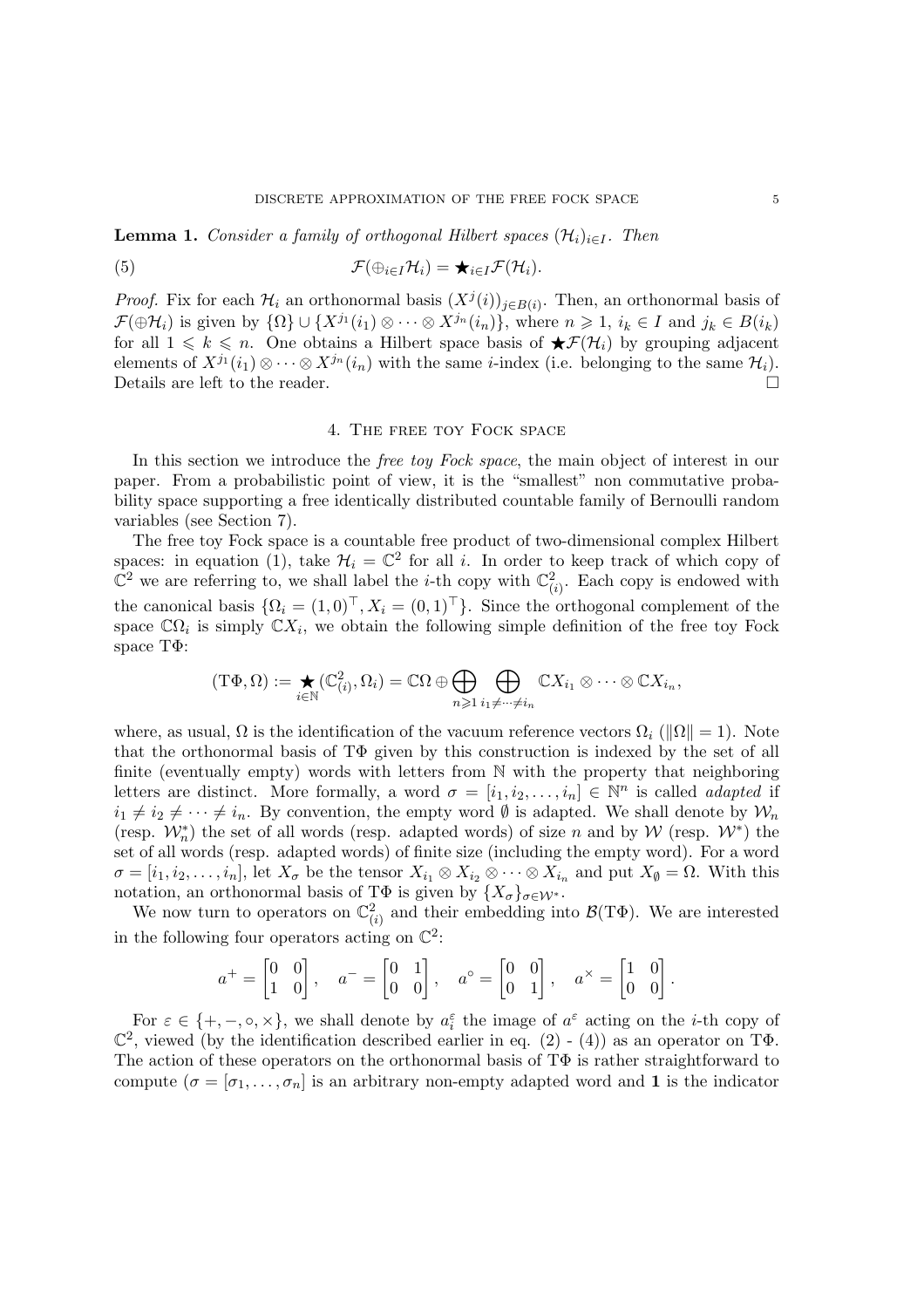function):

(6)  $a_i^{\dagger} \Omega = X_i, \quad a_i^{\dagger} X_{\sigma} = \mathbf{1}_{\sigma_1 \neq i} X_{[i,\sigma]};$ 

(7) 
$$
a_i^-\Omega = 0, \quad a_i^-X_\sigma = \mathbf{1}_{\sigma_1=i}X_{[\sigma_2,\ldots,\sigma_n]};
$$

(8) 
$$
a_i^{\circ} \Omega = 0, \quad a_i^{\circ} X_{\sigma} = \mathbf{1}_{\sigma_1 = i} X_{\sigma};
$$

(9)  $a_i^{\times} \Omega = \Omega, \quad a_i^{\times} X_{\sigma} = \mathbf{1}_{\sigma_1 \neq i} X_{\sigma}.$ 

## 5. Embedding of the toy Fock space into the full Fock space

Our aim is now to show that the free toy Fock space can be realized as a closed subspace of the full (or free) Fock space  $\Phi = \mathcal{F}(L^2(\mathbb{R}_+;\mathbb{C}))$  of square integrable functions. What is more, to each partition of  $\mathbb{R}_+$  we shall associate such an embedding, and, as we shall see in the next section, when the diameter of the partition becomes small, one can approximate the full Fock space with the (much simpler) toy Fock space. These results follow closely similar constructions in the bosonic case (see [1, 11]).

Let  $S = \{0 = t_0 < t_1 < \cdots < t_n < \cdots \}$  be a partition of  $\mathbb{R}_+$  of diameter  $\delta(S) =$  $\sup_i |t_{i+1} - t_i|$ . The main idea of [1] was to decompose the symmetric Fock space of  $L^2(\mathbb{R}_+)$ along the partition  $S$ . In our free setting we have an analogous exponential property (see eq.  $(5)$ :

$$
\Phi = \bigstar_{i \in \mathbb{N}} \Phi_i,
$$

where  $\Phi_i = \mathcal{F}(L^2[t_i, t_{i+1})$ , the countable free product being defined with respect to the vacuum functions. Inside each Fock space  $\Phi_i$ , we consider two distinguished functions: the vacuum function  $\Omega_i$  and the normalized indicator function of the interval  $[t_i, t_{i+1})$ :

$$
X_i = \frac{\mathbf{1}_{[t_i, t_{i+1})}}{\sqrt{t_{i+1} - t_i}} = \frac{\mathbf{1}_{t_{i+1}} - \mathbf{1}_{t_i}}{\sqrt{t_{i+1} - t_i}}.
$$

These elements span a 2-dimensional vector space  $\mathbb{C}\Omega_i \oplus \mathbb{C}X_i$  inside each  $\Phi_i$ . The toy Fock space associated to the partition  $\mathcal S$  is the free product of these two-dimensional vector spaces:

$$
\mathrm{T}\Phi(\mathcal{S})=\bigstar_{i\in\mathbb{N}}(\mathbb{C}\Omega_i\oplus\mathbb{C}X_i).
$$

 $T\Phi(\mathcal{S})$  is a closed subspace of the full Fock space  $\Phi$  and it is naturally isomorphic (as a countable free product of two-dimensional spaces) to the abstract free toy Fock space TΦ defined in the previous section. It is spanned by the orthonormal family  $\{X_{\sigma}\}_{{\sigma}\in\mathcal{W}^*}$ , where  $X_{\sigma} = X_{\sigma}(\mathcal{S})$  is defined by

$$
X_{\sigma} = X_{\sigma_1} \otimes X_{\sigma_2} \otimes \cdots \otimes X_{\sigma_n} = \left[ (x_1, \ldots, x_n) \mapsto \frac{\prod_{j=1}^n \mathbf{1}_{[t_{\sigma_j}, t_{\sigma_j+1})}(x_j)}{\prod_{j=1}^n \sqrt{t_{\sigma_j+1} - t_{\sigma_j}}} \right]
$$

,

with  $\sigma = [\sigma_1, \ldots, \sigma_n]$ . We shall denote by  $P_{\mathcal{S}} \in \mathcal{B}(\Phi)$  the orthogonal projector on  $T\Phi(\mathcal{S})$ . For a function  $f \in \Phi$ , which admits a decomposition  $f = f_0 \Omega + \sum_{n \geq 1} f_n$  with  $f_0 \in \mathbb{C}$  and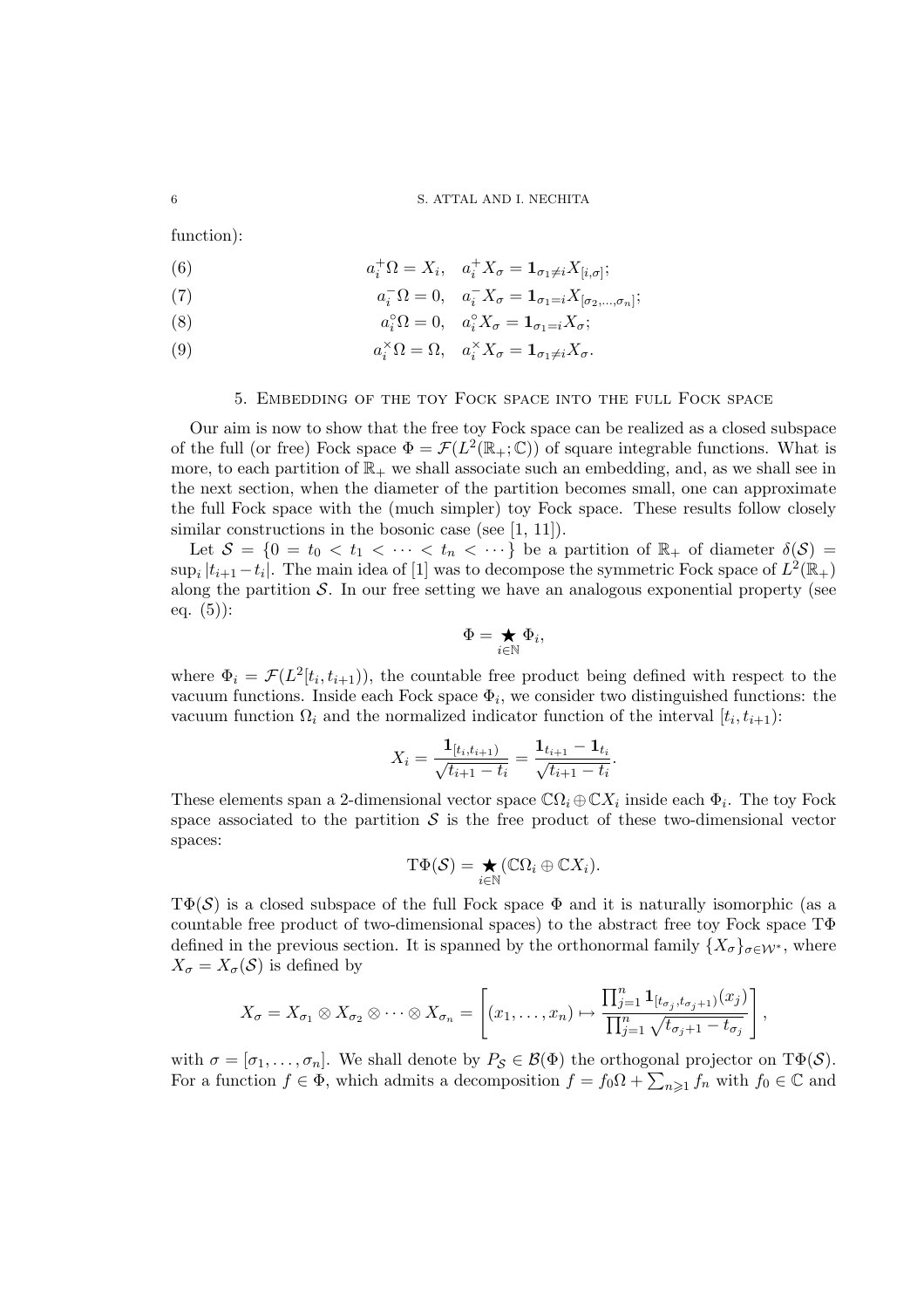$f_n \in L^2(\mathbb{R}^n_+)$ , the action of  $P_{\mathcal{S}}$  is straightforward to compute:

$$
P_S f = f_0 \Omega + \sum_{n \geqslant 1} \sum_{\sigma \in \mathcal{W}_n^*} \langle X_{\sigma}, f_n \rangle X_{\sigma},
$$

where the scalar products are taken in the corresponding  $L^2$  spaces.

We ask now how the basic operators  $a_t^{\varepsilon}$ ,  $\varepsilon \in \{+, -, \circ, \times\}, t \in \mathbb{R}^+$  of the free Fock space relate to their discrete counterparts  $a_i^{\varepsilon}$ . In order to do this, we consider the following rescaled restrictions of  $a_t^+$ ,  $a_t^-$  and  $a_t^{\circ}$  on the toy Fock space  $T\Phi(\mathcal{S})$ :

(10) 
$$
a_i^+(\mathcal{S}) = P_{\mathcal{S}} \frac{a_{t_{i+1}}^+ - a_{t_i}^+}{\sqrt{t_{i+1} - t_i}} P_{\mathcal{S}} = P_{\mathcal{S}} a^+ \left( \frac{\mathbf{1}_{[t_i, t_{i+1})}}{\sqrt{t_{i+1} - t_i}} \right) P_{\mathcal{S}};
$$

(11) 
$$
a_i^-(\mathcal{S}) = P_{\mathcal{S}} \frac{a_{t_{i+1}}^- - a_{t_i}^-}{\sqrt{t_{i+1} - t_i}} P_{\mathcal{S}} = P_{\mathcal{S}} a^- \left( \frac{\mathbf{1}_{[t_i, t_{i+1})}}{\sqrt{t_{i+1} - t_i}} \right) P_{\mathcal{S}};
$$

(12) 
$$
a_i^{\circ}(\mathcal{S}) = P_{\mathcal{S}}(a_{t_{i+1}}^{\circ} - a_{t_i}^{\circ})P_{\mathcal{S}} = P_{\mathcal{S}}a^{\circ}(\mathbf{1}_{[t_i,t_{i+1})})P_{\mathcal{S}}.
$$

The operators  $a_i^{\varepsilon}(\mathcal{S}) \in \mathcal{B}(\Phi)$  are such that  $a_i^{\varepsilon}(\mathcal{S})(T\Phi(\mathcal{S})) \subset T\Phi(\mathcal{S})$  and they vanish on  $T\Phi(\mathcal{S})^{\perp}$ , so one can also see them as operators on  $T\Phi(\mathcal{S})$ . For  $\varepsilon = \times$ , one can not define  $a_i^{\times}(\mathcal{S})$  from  $a_t^{\times}$  as it was done in eq. (10) – (12). Instead, we define it as the linear extension of  $a_i^{\times}$  (via the isomorphism  $\mathrm{T}\Phi \simeq \mathrm{T}\Phi(\mathcal{S})$ ) which vanishes on  $\mathrm{T}\Phi(\mathcal{S})^{\perp}$ . Hence,  $a_i^{\times}(\mathcal{S}) = P_{\mathcal{S}}(\text{Id} - a_i^{\circ}(\mathcal{S}))P_{\mathcal{S}}.$ 

**Proposition 3.** For  $\varepsilon \in \{+, -, \circ, \times\}$ , the operators  $a_i^{\varepsilon}(\mathcal{S})$ , acting on the toy Fock space  $T\Phi(\mathcal{S})$ , behave in the same way as their discrete counterparts  $a_i^{\varepsilon}$ , *i.e.* they satisfy equations *(6) - (9).*

*Proof.* For each  $\sigma = [\sigma_1, \sigma_2, \dots, \sigma_n] \in \mathcal{W}^*$ , consider the corresponding basis function of  $\mathrm{T}\Phi(\mathcal{S})$ :

,

$$
X_{\sigma}(\mathcal{S}) = \frac{\mathbf{1}_{\sigma}(\mathcal{S})}{\prod_{j=1}^{n} \sqrt{t_{\sigma_j+1} - t_{\sigma_j}}}
$$

where  $\mathbf{1}_{\sigma}(\mathcal{S})$  is the indicator function of the rectangle  $\times_{j=1}^{n}[t_{\sigma_j}, t_{\sigma_j+1})$ . We have:

$$
a_i^+(\mathcal{S})X_{\sigma}(\mathcal{S}) = P_{\mathcal{S}} \frac{a^+(\mathbf{1}_{[t_i, t_{i+1})})}{\sqrt{t_{i+1} - t_i}} X_{\sigma}(\mathcal{S}) = P_{\mathcal{S}} X_{[i, \sigma]}(\mathcal{S}) = \mathbf{1}_{\sigma_1 \neq i} X_{[i, \sigma]}(\mathcal{S}),
$$
  
\n
$$
a_i^-(\mathcal{S})X_{\sigma}(\mathcal{S}) = P_{\mathcal{S}} \frac{a^-(\mathbf{1}_{[t_i, t_{i+1})})}{\sqrt{t_{i+1} - t_i}} X_{\sigma}(\mathcal{S}) = P_{\mathcal{S}} \mathbf{1}_{\sigma_1 = i} X_{[\sigma_2, \dots, \sigma_n]}(\mathcal{S}) = \mathbf{1}_{\sigma_1 = i} X_{[\sigma_2, \dots, \sigma_n]}(\mathcal{S}),
$$
  
\n
$$
a_i^{\circ}(\mathcal{S})X_{\sigma}(\mathcal{S}) = P_{\mathcal{S}} a^{\circ}(\mathbf{1}_{[t_i, t_{i+1})}) X_{\sigma}(\mathcal{S}) = P_{\mathcal{S}} \mathbf{1}_{\sigma_1 = i} X_{\sigma}(\mathcal{S}) = \mathbf{1}_{\sigma_1 = i} X_{\sigma}(\mathcal{S}).
$$

These relations are identical to the action of the corresponding operators  $a_i^{\varepsilon}$  on the abstract toy Fock space  $T\Phi \simeq T\Phi(\mathcal{S})$  (compare to eq. (6) – (8)). For  $a_i^{\times}(\mathcal{S})$ , the conclusion is immediate from the last equation above and its definition:

$$
a_i^{\times}(\mathcal{S})X_{\sigma}(\mathcal{S}) = P_{\mathcal{S}}[\mathrm{Id} - a_i^{\circ}(\mathcal{S})]X_{\sigma}(\mathcal{S}) = X_{\sigma}(\mathcal{S}) - \mathbf{1}_{\sigma_1 = i}X_{\sigma}(\mathcal{S}) = \mathbf{1}_{\sigma_1 \neq i}X_{\sigma}(\mathcal{S}).
$$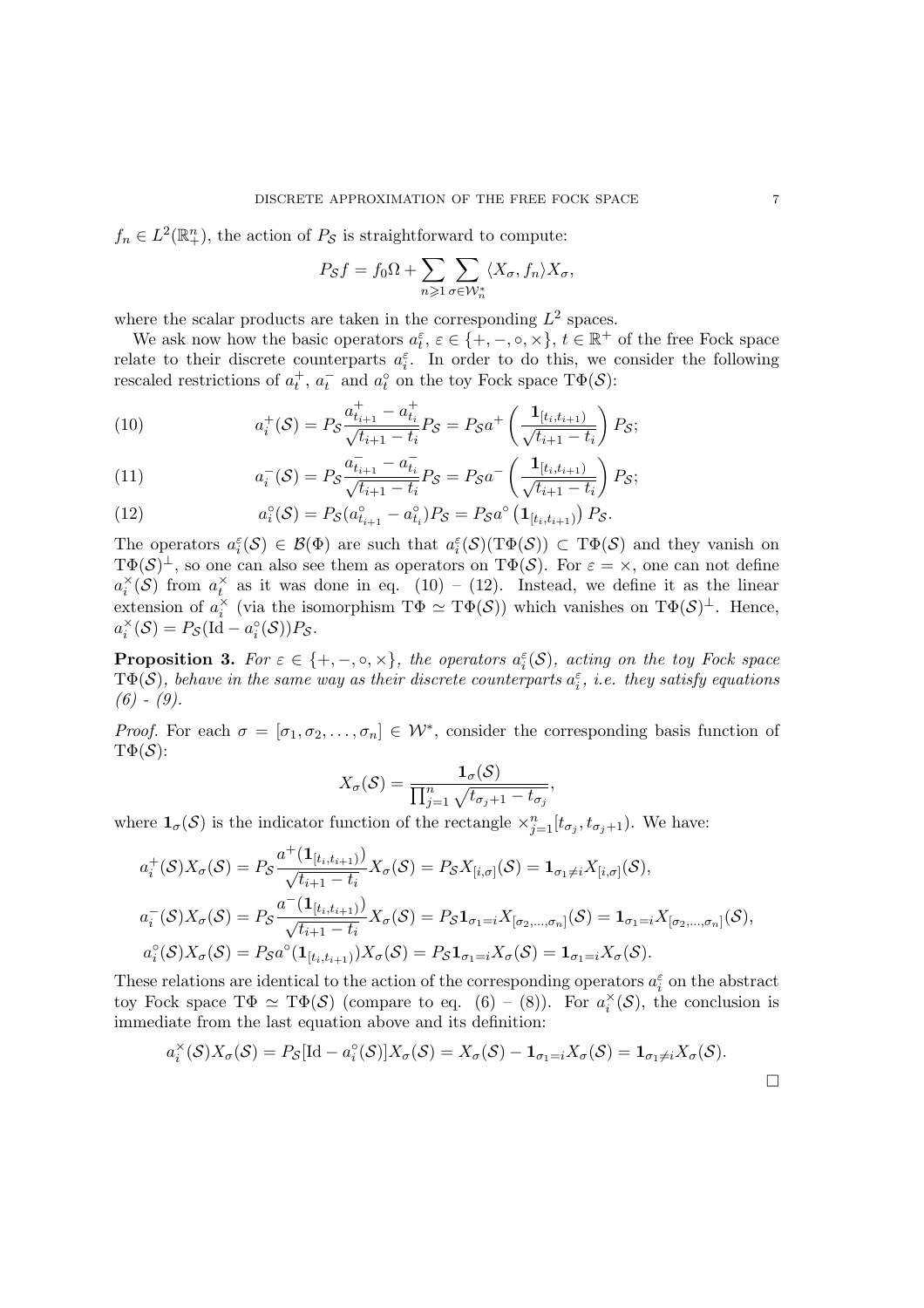#### 6. Approximation results

This section contains the main result of this work, Theorem 1. We show that the toy Fock space  $T\Phi(\mathcal{S})$  together with its operators  $a_i^{\varepsilon}$  approach the full Fock space  $\Phi$  and its operators  $a_t^{\varepsilon}$  when the diameter of the partition S approaches 0.

Let us consider a sequence of partitions  $S_n = \{0 = t_0^{(n)} \le t_1^{(n)} \le \cdots \le t_k^{(n)} \le \cdots \}$  such that  $\delta(\mathcal{S}_n) \to 0$ . In order to lighten the notation, we put  $\mathrm{T}\Phi(n) = \mathrm{T}\Phi(\mathcal{S}_n)$ ,  $P_n = P_{\mathcal{S}_n}$  and  $a_i^{\varepsilon}(n) = a_i^{\varepsilon}(\mathcal{S}_n).$ 

**Theorem 1.** For a sequence of partitions  $S_n$  of  $\mathbb{R}_+$  such that  $\delta(S_n) \to 0$ , one has the *following approximation results:*

- (1) *For every*  $f \in \Phi$ *,*  $P_n f \to f$ *.*
- (2) *For all*  $t \in \mathbb{R}_+$ *, the operators*

$$
a_t^{\pm}(n) = \sum_{i:t_i^{(n)} \le t} \sqrt{t_{i+1}^{(n)} - t_i^{(n)}} a_i^{\pm}(n),
$$
  

$$
a_t^{\circ}(n) = \sum_{i:t_i^{(n)} \le t} a_i^{\circ}(n),
$$
  

$$
a_t^{\times}(n) = \sum_{i:t_i^{(n)} \le t} \left(t_{i+1}^{(n)} - t_i^{(n)}\right) a_i^{\times}(n)
$$

*converge strongly, when*  $n \to \infty$ *, to*  $a_t^{\pm}$ *,*  $a_t^{\circ}$  *and*  $a_t^{\times}$  *respectively.* 

*Proof.* For the fist part, consider a (not necessarily adapted) word  $\sigma = [\sigma_1, \ldots, \sigma_k]$  and denote by  $\mathbf{1}_{\sigma}^{(n)}$  the indicator function of the rectangle  $\times_{j=1}^{k} [t_{\sigma_j}^{(n)}, t_{\sigma_j+1}^{(n)})$  of  $\mathbb{R}^k_+$ . It is a classical result in integration theory that the simple functions  $\{\mathbf{1}_{\sigma}^{(n)}\}_{\sigma \in \mathcal{W}_k, n\geq 1}$  are dense in  $L^2(\mathbb{R}^k_+)$  for all k. It is obvious that the result still holds when replacing  $\mathcal{W}_k$  with the set of adapted words  $\mathcal{W}_k^*$ .

As for the second statement of the theorem, let us start by treating the case of  $a_t^+$ . For fixed *n* and *t*, let  $t^{(n)} = t_{i+1}^{(n)}$ , where *i* is the last index appearing in the definition of  $a_t^+(n)$ , i.e.  $t_i^{(n)} \leq t < t_{i+1}^{(n)}$ . With this notation, we have  $a_t^+(n) = \sum_{i:t_i^{(n)} \leq t}$  $\sqrt{t_{i+1}^{(n)} - t_i^{(n)}}$  $i^{(n)} a_i^+(n) =$  $P_na_{\scriptscriptstyle{f}}^+$  $_{t^{(n)}}^{\dagger}P_n$ . Hence, for any function  $f \in \mathcal{F}$ , we obtain:

$$
||a_t^+(n)f - a_t^+f|| = ||P_n a_{t^{(n)}}^+ P_nf - a_t^+f|| \le
$$
  
\n
$$
\le ||P_n a_{t^{(n)}}^+ P_nf - P_n a_{t^{(n)}}^+ f|| + ||P_n a_{t^{(n)}}^+ f - P_n a_t^+ f|| + ||P_n a_t^+ f - a_t^+ f|| \le
$$
  
\n
$$
\le ||P_n a_{t^{(n)}}^+ || ||(P_n - I)f|| + ||P_n a^+ \mathbf{1}_{[t,t^{(n)})} || ||f|| + ||(P_n - I)(a_t^+ f)||.
$$

By the first point,  $P_n \to I$  strongly, hence the first and the third terms above converge to 0. The norm of the operator appearing in the second term is bounded by the  $L^2$  norm of  $\mathbf{1}_{[t,t^{(n)})}$  which is infinitely small when  $n \to \infty$ . Hence, the entire quantity converges to 0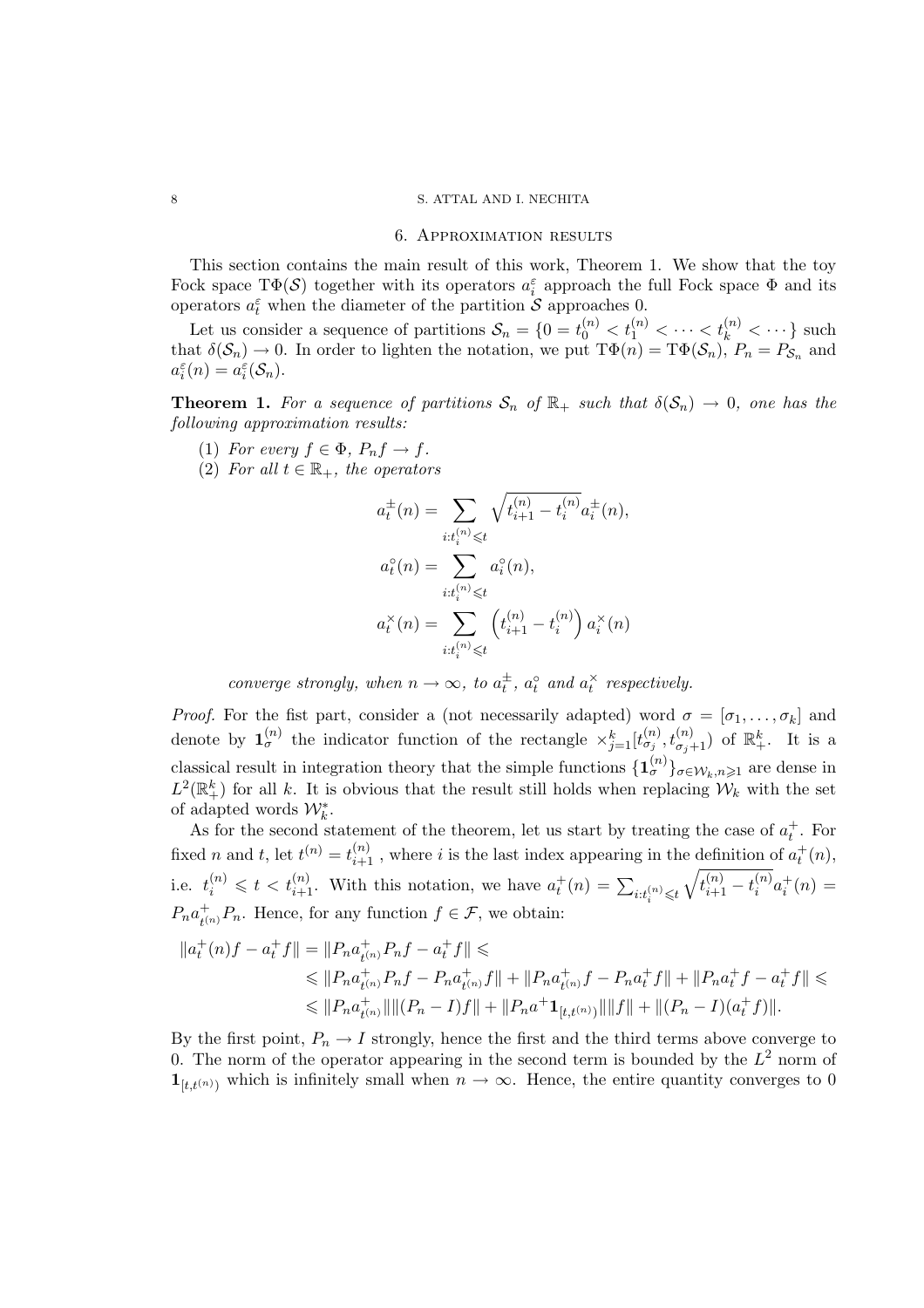and we obtained the announced strong convergence. The proof adapts easily to the cases of  $a_t^-$  and  $a_t^{\circ}$ .

Finally, recall that  $a_i^{\times}(n) = P_n(\text{Id} - a_i^{\circ}(n))P_n$ . Hence, with the same notation as above,

$$
\sum_{i:t_i^{(n)} \leq t} \left( t_{i+1}^{(n)} - t_i^{(n)} \right) a_i^{\times}(n) = t^{(n)} P_n + \sum_{i:t_i^{(n)} \leq t} \left( t_{i+1}^{(n)} - t_i^{(n)} \right) a_i^{\circ}(n).
$$

The second term above converges to zero in the strong operator topology thanks to the factor  $t_{i+1}^{(n)} - t_i^{(n)}$  which is less than  $\delta(\mathcal{S}_n)$ , and thus we are left only with  $t^{(n)}P_n$  which converges, by the first point, to  $t \cdot \text{Id}$ .

## 7. Applications to free probability theory

This section is more probabilistic in nature. We use the previous approximation result to show that the free Brownian motion and the free Poisson operators can be approached, in the strong operator topology, by sums of free Bernoulli-distributed operators living on the free toy Fock space. We obtain, as corollaries, already known free Donsker-like convergence results.

Let us start by recalling some basic facts about free noises and their realization on the free Fock space  $\Phi$ . The free Brownian motion  $W_t$  and the free Poisson process  $N_t$  were constructed in [13] as free analogues of the classical Brownian motion (or Wiener process) and, respectively, classical Poisson jump processes. Recall that a process with stationary and freely independent increments is a collection of non commutative self-adjoint random variables  $(X_t)_t$  with the following properties:

- (1) For all  $s < t$ ,  $X_t X_s$  is free from the algebra generated by  $\{X_u, u \leq s\}$ ;
- (2) The distribution of  $X_t X_s$  depends only on  $t s$ .

A free Brownian motion is a process with stationary and freely independent increments  $(W_t)_t$  such that the distribution of  $W_t - W_s$  is a *semi-circular* random variable of mean 0 and variance  $t - s$ . Recall that a standard (i.e. mean zero and variance one) semicircular random variable has distribution

$$
d\mu(x) = \frac{1}{2\pi} \sqrt{4 - x^2} \mathbf{1}_{[-2,2]}(x) dx.
$$

If X is a standard semicircular random variable, then  $(t - s)X$  is semicircular of variance  $(t - s)$ . In an analogous manner, a free Poisson process is a process with stationary and freely independent increments  $(N_t)_t$  such that the distribution of  $N_t - N_s$  is a *free Poisson* random variable of parameter  $\lambda = t - s$ . In general, the density of a free Poisson random variable is given by

$$
d\nu_\lambda(x)=\begin{cases}\frac{\sqrt{4\lambda-(x-1-\lambda)^2}}{2\pi x}\chi(x)dx&\text{if }\lambda\geqslant 1,\\ (1-\lambda)\delta_0+\frac{\sqrt{4\lambda-(x-1-\lambda)^2}}{2\pi x}\chi(x)dx&\text{if }0<\lambda<1,\end{cases}
$$

where  $\chi$  is the indicator function of the interval  $[(1 - \sqrt{\lambda})^2, (1 + \sqrt{\lambda})^2]$ .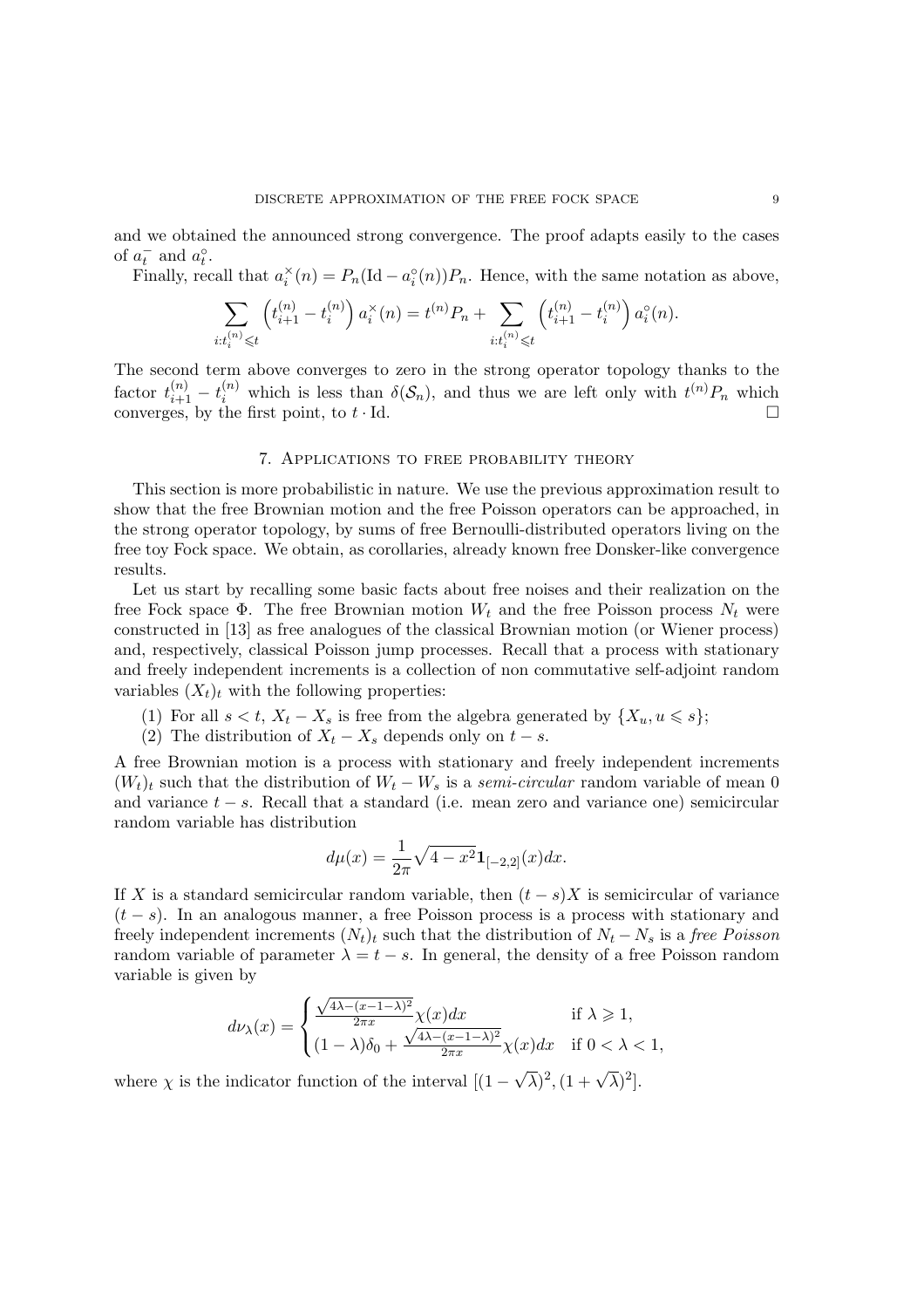The free Brownian motion and the free Poisson process can be realized on the full Fock space  $\Phi$  as  $W_t = a_t^+ + a_t^-$  and, respectively,  $N_t = a_t^+ + a_t^- + a_t^+ + t$ . Id. Generalization of these processes and stochastic calculus were considered in [5, 6, 9].

For the sake of simplicity, throughout this section we shall consider the sequence of partitions  $S_n = \{k/n; k \in \mathbb{N}\}$ ; obviously  $\delta(S_n) = \frac{1}{n} \to 0$ . The following result is an easy consequence of Theorem 1.

**Proposition 4.** On T $\Phi(n)$ , consider the operator  $X_i^{(n)} = a_i^+ + a_i^-$ ,  $i \in \mathbb{N}$ . Then

- (1) For all  $n \geqslant 1$ , the family  $\{X_i^{(n)}\}$ i }i∈<sup>N</sup> *is a free family of Bernoulli random variables* of distribution  $\frac{1}{2}\delta_{-1} + \frac{1}{2}$  $rac{1}{2}\delta_1$ .
- (2) For all  $t \in \mathbb{R}_+$ , the operator

$$
W_t^{(n)} = \frac{1}{\sqrt{n}} \sum_{i=0}^{\lfloor nt \rfloor} X_i^{(n)}
$$

*converges in the strong operator topology, when*  $n \to \infty$ *, to the operator of free Brownian motion*  $W_t = a_t^+ + a_t^-$ .

Let us show now that the strong operator convergence implies the convergence in distribution of the corresponding processes. Let  $t_1, \ldots, t_s \in \mathbb{R}_+$  and  $k_1, \ldots, k_s \in \mathbb{N}$ . Since, by the previous result,  $W_t^{(n)} \to W_t$  strongly, and multiplication is jointly strongly continuous on bounded subsets, we get that  $(W_{t_1}^{(n)})$  $(t_1^{(n)})^{k_1} \cdots (W_{t_s}^{(n)})$  $(t_n^{(n)})^{k_s} \rightarrow W_{t_1}^{k_1} \cdots W_{t_s}^{k_s}$  strongly. Strong convergence implies convergence of the inner products  $\langle \Omega, \cdot \Omega \rangle$  and thus the following corollary (which is a direct consequence of the Free Central Limit Theorem [12, 14]) holds.

**Corollary 1.** The distribution of the family  $\{W_t^{(n)}\}$  $\{t^{(n)}\}_{t\in\mathbb{R}_+}$  *converges, as n goes to infinity, to the distribution of a free Brownian motion*  $\{W_t\}_{t \in \mathbb{R}_+}$ .

We move on to the free Poisson process  $N_t$  and we state the analogue of Proposition 4.

**Proposition 5.** On T $\Phi(n)$ , consider the operator  $Y_i^{(n)} = a_i^+ + a_i^- + \sqrt{n}a_i^{\circ} + \frac{1}{\sqrt{n}}a_i^{\circ}$  $\overline{a}$ <sup>x</sup>. Then

- (1) For all  $n \geq 1$ , the family  ${Y_i^{(n)}}$ i }i∈<sup>N</sup> *is a free family of Bernoulli random variables of distribution*  $\frac{1}{n+1}\delta_{\frac{n+1}{\sqrt{n}}} + \frac{n}{n+1}\delta_0$ .
- (2) For all  $t \in \mathbb{R}_+$ , the operator

$$
N_t^{(n)} = \frac{1}{\sqrt{n}} \sum_{i=0}^{\lfloor nt \rfloor} Y_i^{(n)}
$$

*converges strongly, when*  $n \to \infty$ *, to the operator of the free Poisson process*  $N_t =$  $a_t^+ + a_t^- + a_t^{\circ} + a_t^{\times}.$ 

*Proof.* As an operator on  $\mathbb{C}^2$ ,  $Y_i^{(n)}$  $\tilde{t}_i^{(n)}$  has the form

$$
Y_i^{(n)} = \begin{bmatrix} \frac{1}{\sqrt{n}} & 1\\ 1 & \sqrt{n} \end{bmatrix}.
$$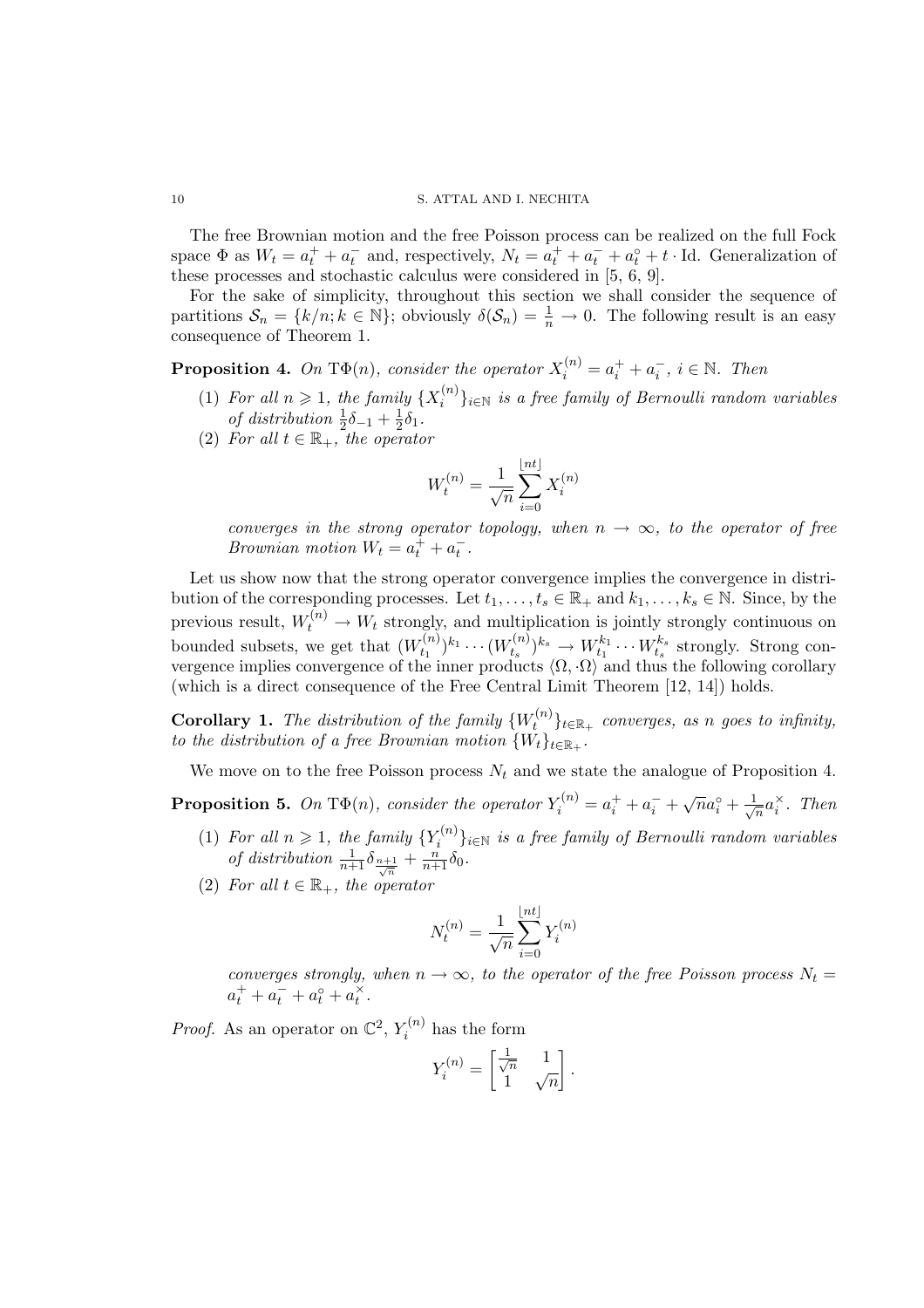The k-th moment of  $Y_i^{(n)}$  $i^{(n)}$  is easily seen to be given by the formula

$$
\langle \Omega, (Y_i^{(n)})^k \Omega \rangle = \frac{1}{n+1} \left( \frac{n+1}{\sqrt{n}} \right)^k,
$$

which is the same as the k-th moment of the probability distribution  $\frac{1}{n+1}\delta_{\frac{n+1}{\sqrt{n}}}+\frac{n}{n+1}\delta_0$ , and the first part follows. For the second part, we have

$$
N_t^{(n)} = \frac{1}{\sqrt{n}} \sum_{i=0}^{\lfloor nt \rfloor} Y_i^{(n)} = \sum_{i;t_i^{(n)} \leq t} \left[ \frac{1}{\sqrt{n}} a_i^+ + \frac{1}{\sqrt{n}} a_i^- + a_i^{\circ} + \frac{1}{n} a_i^{\times} \right] =
$$
  
= 
$$
\sum_{i;t_i^{(n)} \leq t} \sqrt{t_{i+1}^{(n)} - t_i^{(n)}} \left( a_i^+(n) + a_i^-(n) \right) + \sum_{i;t_i^{(n)} \leq t} a_i^{\circ} + \sum_{i;t_i^{(n)} \leq t} \left( t_{i+1}^{(n)} - t_i^{(n)} \right) a_i^{\times}.
$$

Using Theorem 1, one obtains  $N_t^{(n)} \to N_t$  in the strong operator topology.

Again, we obtain as a corollary the convergence in distribution of the process  $(N_t^{(n)})$  $(t^{(n)})_t$  to the free Poisson process, which is in fact a reformulation of the Free Poisson limit theorem ([12], pp. 203).

**Corollary 2.** The distribution of the family  $\{N_t^{(n)}\}$  $\{t^{(n)}\}_{t\in\mathbb{R}_+}$  converges, as *n* goes to infinity, *to the distribution of a free Poisson process*  $\{N_t\}_{t \in \mathbb{R}_+}$ .

## 8. Higher multiplicities

We generalize now the previous construction of the free toy Fock space by replacing  $\mathbb{C}^2$  with the  $N+1$ -dimensional complex Hilbert space  $\mathbb{C}^{N+1}$ . Much of what was done in  $\mathbb{C}^2$  extends easily to the generalized case, so we only sketch the construction, leaving the details to the reader (for an analogous setup in the symmetric Fock space, see [3]). In what follows,  $N \geq 1$  is a fixed integer, called the *multiplicity* of the Fock space.

Start with a countable family of copies of  $\mathbb{C}^{N+1}$ , each endowed with a fixed basis  $(\Omega, X^1, \ldots, X^N)$ . We shall sometimes note  $X^0 = \Omega$ . We introduce the free toy Fock space of multiplicity  $N$  (see Section 4):

$$
\mathbf{T}\Phi=\bigstar_{i\in\mathbb{N}}\mathbb{C}^{N+1}(i),
$$

where the countable tensor product is defined with respect to the stabilizing sequence of vectors  $\Omega(i) \in \mathbb{C}^{N+1}(i)$ . An orthonormal basis of this space is indexed by the set  $W^{N*}$  of generalized adapted words  $\sigma = [(i_1, j_1), (i_2, j_2), \ldots, (i_n, j_n)],$  where  $n \in \mathbb{N}, i_1 \neq j$  $i_2 \neq \cdots \neq i_n$  and  $j_1, \ldots, j_n \in \{1, \ldots, N\}$ , the corresponding basis element being  $X_{\sigma}$  $X^{j_1}(i_1) \otimes X^{j_2}(i_2) \otimes \cdots \otimes X^{j_n}(i_n).$ 

On each copy of  $\mathbb{C}^{N+1}$  we introduce the matrix units  $a_j^i$  defined by

$$
a_j^i X^k = \delta_{ik} X^j, \quad i, j, k = 0, 1, \dots, N.
$$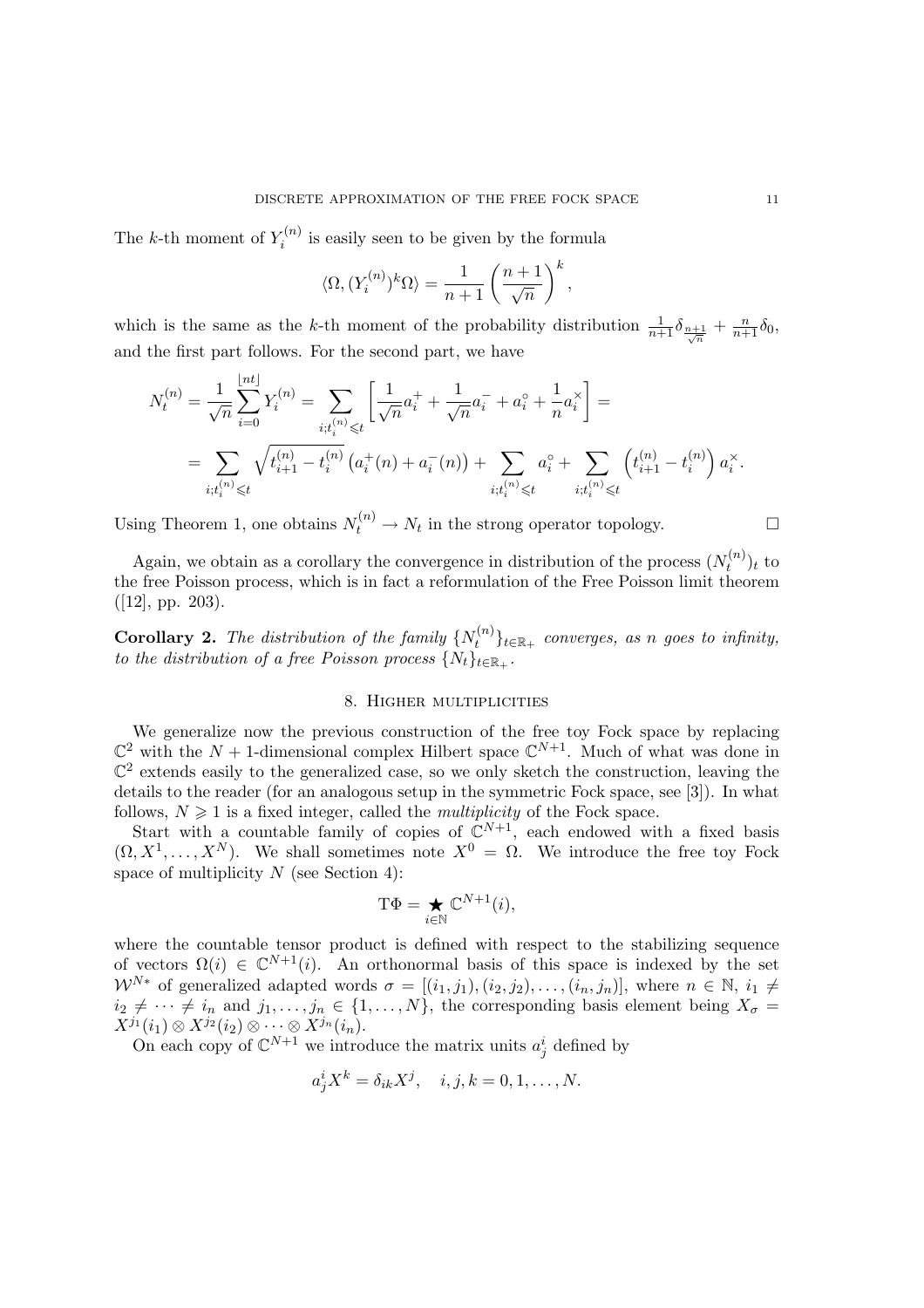We shall now show how the discrete structure of the free toy Fock space of multiplicity N approximates the free Fock space  $\Phi = \mathcal{F}(L^2(\mathbb{R}_+;\mathbb{C}^N))$ . To this end, consider a partition  $S = \{0 = t_0 < t_1 < \cdots < t_n < \cdots\}$  of  $\mathbb{R}_+$  and recall the decomposition of the free Fock space of multiplicity  $N$  as a free product of "smaller" Fock spaces:

$$
\mathcal{F}(L^2(\mathbb{R}_+;\mathbb{C}^N))=\bigstar_{i\in\mathbb{N}}\mathcal{F}(L^2([t_i,t_{i+1});\mathbb{C}^N)).
$$

In each factor of the free product we consider  $N+1$  distinguished functions: the constant function  $\Omega_i$  (sometimes denoted by  $X^0(i)$ ) and the normalized indicator functions

$$
X^{j}(i) = \frac{\mathbf{1}_{[t_{i}, t_{i+1})}^{j}}{\sqrt{t_{i+1} - t_{i}}} = \frac{\mathbf{1}_{t_{i+1}}^{j} - \mathbf{1}_{t_{i}}^{j}}{\sqrt{t_{i+1} - t_{i}}}, \quad 1 \leq j \leq N,
$$

where  $\mathbf{1}_{\ell}^{j}$  $\mathcal{A}(x) = (0, \ldots, 0, 1, 0, \ldots, 0)^\top$  with the 1 in the j-th position if  $x \in A$  and 0 otherwise. For a generalized word  $\sigma = [(i_1, j_1), (i_2, j_2), \ldots, (i_n, j_n)],$  define the element  $X_{\sigma}(\mathcal{S}) \in \Phi$  by

$$
X_{\sigma}(\mathcal{S}) = X^{j_1}(i_1) \otimes \cdots \otimes X^{j_n}(i_n) = [(x_1, \ldots, x_n) \mapsto \frac{\prod_{k=1}^n \mathbf{1}_{[t_{i_k}, t_{i_k+1})}^{j_k}(x_k)}{\prod_{k=1}^n \sqrt{t_{i_k+1} - t_{i_k}}}],
$$

with  $\sigma = [(i_1, j_1), (i_2, j_2), \ldots, (i_n, j_n)]$ . The toy Fock space associated to S (denoted by T $\Phi(S)$ ) is the span of  $X_{\sigma}(S)$  for all generalized adapted words  $\sigma \in \mathcal{W}^{N*}$ . T $\Phi(S)$  is a closed subspace of the full Fock space  $\Phi$  and it is naturally isomorphic to the abstract toy Fock space of multiplicity N, TΦ. For a given sequence of refining partitions  $S_n$  whose diameters converge to zero, the toy Fock spaces and the operators  $a_j^i$  approximate the Fock space  $\Phi$  and its corresponding operators (compare with Theorem 1):

**Theorem 2.** Let  $\Phi$  be the free Fock space of multiplicity N and  $S_n$  a sequence of refining *partitions of*  $\mathbb{R}_+$  *such that*  $\delta(\mathcal{S}_n) \to 0$ *. Then one has the following approximation results:* 

- (1) *For every*  $f \in \Phi$ *,*  $P_n f \to f$ *.*
- (2)  $For i, j \in \{0, 1, ..., N\}, define \varepsilon_{ij} = \frac{1}{2}$  $\frac{1}{2}(\delta_{0i} + \delta_{0j})$ *. Then, for all*  $t \in \mathbb{R}_+$ *, the operators*

$$
\sum_{k:t_k^{(n)}\leqslant t}(t_{k+1}^{(n)}-t_k^{(n)})^{\varepsilon_{ij}}a_j^i(k)
$$

*converge strongly, when*  $n \to \infty$ *, to*  $a_j^i(t)$ *.* 

An example for  $N = 2$ . Let us end this section by constructing an approximation of a two-dimensional free Brownian motion constructed on a free Fock space of multiplicity  $N = 2$ . To this end, define the free Fock space  $\Phi = \mathcal{F}(L^2(\mathbb{R}_+;\mathbb{C}^2))$  and its discrete approximation, the free toy Fock space  $T\Phi = \bigstar_{k \in \mathbb{N}} \mathbb{C}^3_{(k)}$ . The simplest realization of two freely independent free Brownian motions on  $\Phi$  is the pair of operator processes  $W_1(\cdot), W_2(\cdot) \in \mathcal{B}(\Phi)$ defined by:

$$
W_1(t) = a_1^0(t) + a_0^1(t)
$$
 and  $W_2(t) = a_2^0(t) + a_0^2(t)$ .

First of all, it is obvious that both  $W_1(\cdot)$  and  $W_2(\cdot)$  are free Brownian motions (see Section 7). Moreover, the families  $(W_1(t))_t$  and  $(W_2(t))_t$  are freely independent since the functions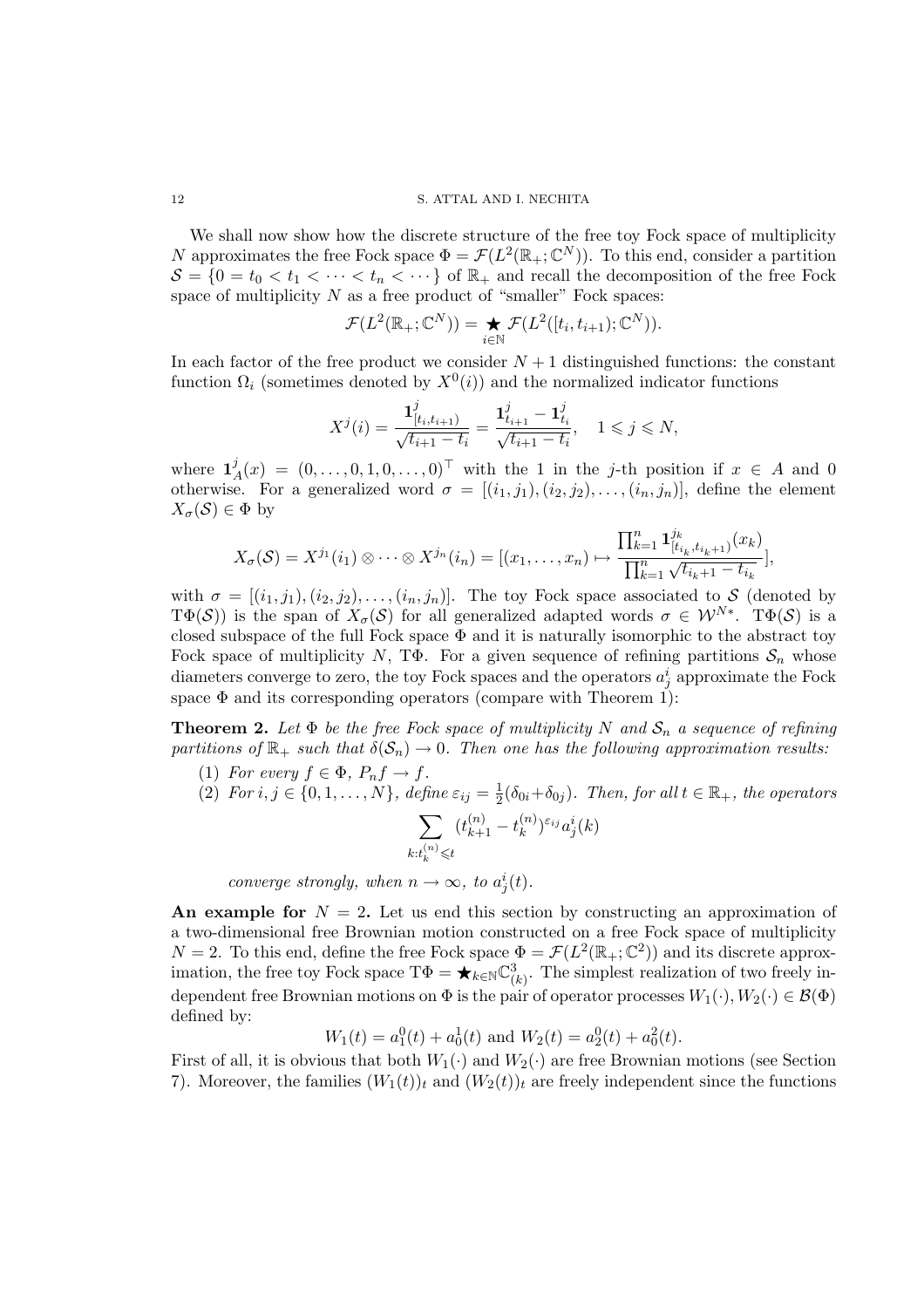$\mathbf{1}_s^1$  and  $\mathbf{1}_t^2$  are orthogonal in  $\mathcal{F}(L^2(\mathbb{R}_+;\mathbb{C}^2))$  (see Proposition 1). We consider, as we did in Section 7, the sequence of refining partitions  $\mathcal{S}_n = \{k/n; k \in \mathbb{N}\}\.$  We introduce the following two families of operators:

$$
Y_1(k) = a_1^0(k) + a_0^1(k),
$$
  

$$
Y_2(k) = a_2^0(k) + a_0^2(k),
$$

and respectively

$$
Z_1(k) = a_1^0(k) + a_0^1(k) - a_2^2(k),
$$
  
\n
$$
Z_2(k) = a_2^0(k) + a_0^2(k) - [a_2^1(k) + a_1^2(k) + a_2^2(k)],
$$

for  $k \in \mathbb{N}$ . It follows from Theorem 2 that for all  $t \in \mathbb{R}_{+}$ , both families are approximations of a two-dimensional Brownian motion:

$$
\frac{1}{\sqrt{n}}\left(\sum_{i=0}^{\lfloor nt \rfloor} Y_1(n), \sum_{i=0}^{\lfloor nt \rfloor} Y_2(n)\right) \underset{n \to \infty}{\longrightarrow} (W_1(t), W_2(t))
$$

and

$$
\frac{1}{\sqrt{n}}\left(\sum_{i=0}^{\lfloor nt \rfloor} Z_1(n),\sum_{i=0}^{\lfloor nt \rfloor} Z_2(n)\right) \underset{n\to\infty}{\longrightarrow} (W_1(t),W_2(t)),
$$

where the limits hold in the strong operator topology. However, the building blocks of these approximating processes have completely different behaviors at fixed  $k$ . To start, note that the self-adjoint operators  $Y_1(k)$  and  $Y_2(k)$ , represented, in the basis  $(\Omega, X^1, X^2)$ , by the hermitian matrices

$$
Y_1 = \begin{bmatrix} 0 & 1 & 0 \\ 1 & 0 & 0 \\ 0 & 0 & 0 \end{bmatrix} \text{ and } Y_2 = \begin{bmatrix} 0 & 0 & 1 \\ 0 & 0 & 0 \\ 1 & 0 & 0 \end{bmatrix}
$$

do not commute. Hence, they do not admit a classical joint distribution, i.e. it does not exist a probability measure  $\mu$  on  $\mathbb{R}^2$  such that

(13) 
$$
\int_{\mathbb{R}^2} y_1^m y_2^n d\mu(y_1, y_2) = \langle \Omega, Y_1^m Y_2^n \Omega \rangle.
$$

On the contrary, for each k, the operators  $Z_1(k)$  and  $Z_2(k)$ , which act on  $\mathbb{C}^3$  as the matrices

$$
Z_1 = \begin{bmatrix} 0 & 1 & 0 \\ 1 & 0 & 0 \\ 0 & 0 & -1 \end{bmatrix} \text{ and } Z_2 = \begin{bmatrix} 0 & 0 & 1 \\ 0 & 0 & -1 \\ 1 & -1 & -1 \end{bmatrix},
$$

commute and they admit the following classical joint distribution (in the sense of equation (13)):

$$
\mu = \frac{1}{2}\delta_{(1,0)} + \frac{1}{3}\delta_{(-1,1)} + \frac{1}{6}\delta_{(-1,-2)}.
$$

More details on high multiplicity Fock spaces and the analogue construction in the commutative case can be found in [2, 3].